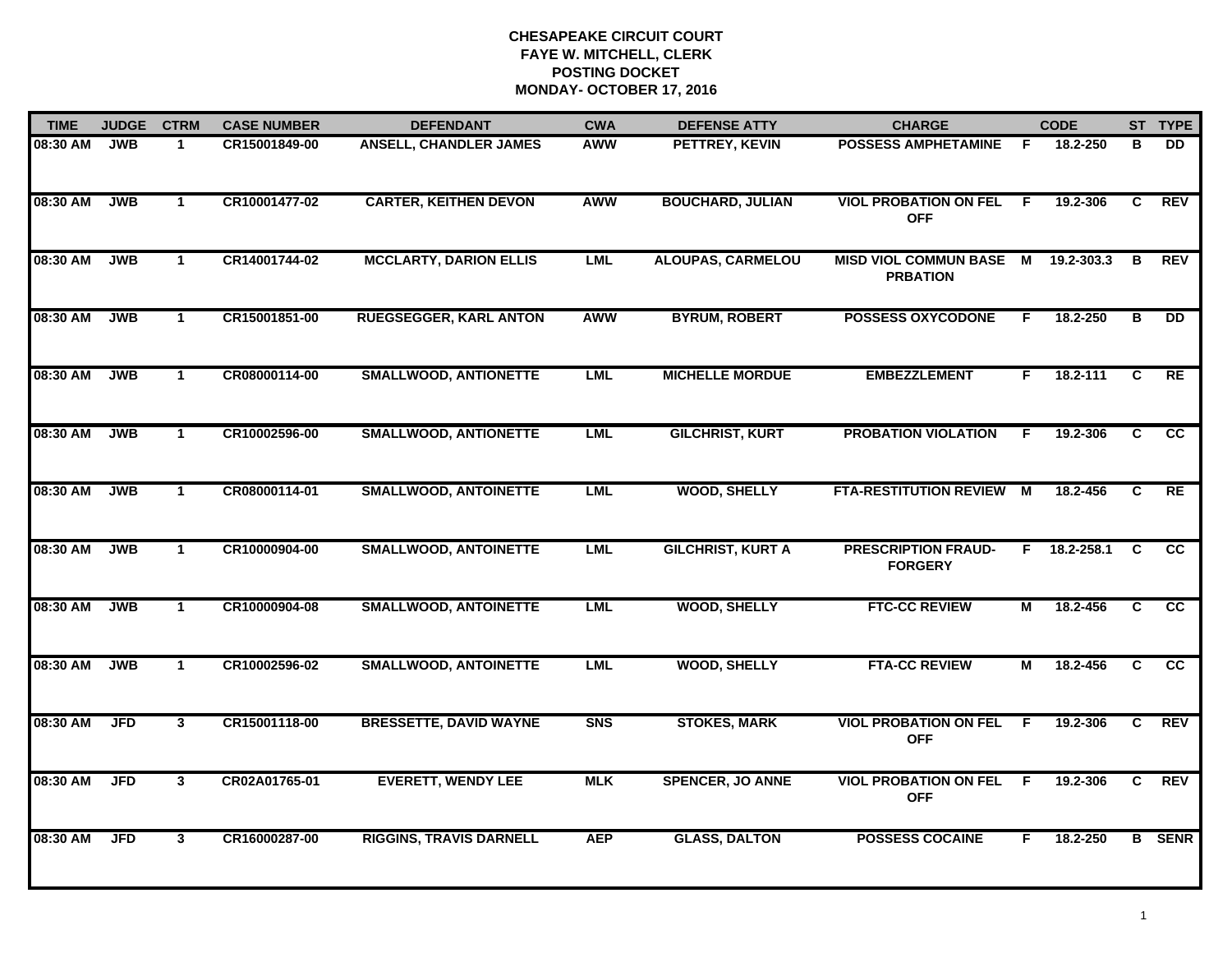| <b>TIME</b> | <b>JUDGE</b> | <b>CTRM</b>             | <b>CASE NUMBER</b> | <b>DEFENDANT</b>                 | <b>CWA</b> | <b>DEFENSE ATTY</b>       | <b>CHARGE</b>                                  |                | <b>CODE</b>    |              | ST TYPE       |
|-------------|--------------|-------------------------|--------------------|----------------------------------|------------|---------------------------|------------------------------------------------|----------------|----------------|--------------|---------------|
| 08:30 AM    | <b>JFD</b>   | $\mathbf{3}$            | CR16000891-00      | <b>SMITHEMAN, MARK ALLEN</b>     | <b>SNS</b> | <b>CROOK, HEATHER B</b>   | AGG SEX BATTERY: VICTIM F<br>$<$ 13 YR         |                | 18.2-67.3      | C.           | <b>SENR</b>   |
| 08:30 AM    | <b>JFD</b>   | $\mathbf{3}$            | CR16000891-02      | <b>SMITHEMAN, MARK ALLEN</b>     | <b>SNS</b> | <b>CROOK, HEATHER B</b>   | <b>INDECENT LIBERTIES</b><br>W/CHILD < 15      | F.             | 18.2-370       |              | C SENR        |
| 08:30 AM    | <b>FBL</b>   | 4                       | CR12002034-02      | <b>FOUNTAIN, KEITH ELLIS; JR</b> | <b>KAM</b> | <b>WOOTEN, MATTHEW</b>    | <b>VIOL PROBATION ON FEL</b><br><b>OFF</b>     | F              | 19.2-306       | C            | <b>REV</b>    |
| 08:30 AM    | <b>FBL</b>   | 4                       | CR16000838-00      | <b>MASON, TYRONE LEON; JR</b>    | <b>DJW</b> | Martin, Terence P.        | <b>ROBBERY: RESIDENCE</b>                      | E              | $18.2 - 58$    |              | C SENR        |
| 08:30 AM    | <b>FBL</b>   | 4                       | CR16000838-01      | <b>MASON, TYRONE LEON; JR</b>    | <b>DJW</b> | Martin, Terence P.        | <b>ROBBERY: RESIDENCE</b>                      | F.             | $18.2 - 58$    |              | C SENR        |
| 08:30 AM    | <b>FBL</b>   | 4                       | CR16000838-02      | <b>MASON, TYRONE LEON; JR</b>    | <b>DJW</b> | Martin, Terence P.        | <b>USE FIREARM IN FELONY</b><br><b>1ST OFF</b> | F.             | $18.2 - 53.1$  |              | C SENR        |
| 08:30 AM    | <b>FBL</b>   | $\overline{4}$          | CR16000838-03      | <b>MASON, TYRONE LEON; JR</b>    | <b>DJW</b> | Martin, Terence P.        | <b>USE FIREARM IN FELONY</b><br><b>1ST OFF</b> | F.             | $18.2 - 53.1$  |              | C SENR        |
| 08:30 AM    | <b>FBL</b>   | $\overline{\mathbf{4}}$ | CR16000543-00      | <b>QUATTLEBAUM, DAVID ALTON</b>  | <b>JAF</b> | <b>BOUCHARD, JULIAN</b>   | <b>DUI-3RD</b>                                 | F.             | $J.18.2 - 266$ |              | <b>B</b> SENR |
| 08:30 AM    | <b>FBL</b>   | 4                       | CR16000543-02      | <b>QUATTLEBAUM, DAVID ALTON</b>  | <b>JAF</b> | <b>BOUCHARD, JULIAN</b>   | <b>REV O/L</b>                                 | М              | B.46.2-301     |              | S SENR        |
| 08:30 AM    | <b>FBL</b>   | 4                       | CR14001165-03      | <b>TYLER, SHERMAN CLIFTON</b>    | <b>KAM</b> | <b>ARRINGTON, DEBRACA</b> | <b>VIOL SUSP SENTON MISD</b><br><b>OFF</b>     | М              | 19.2-306       | C            | <b>REV</b>    |
| 08:30 AM    | <b>FBL</b>   | 4                       | CR14001165-04      | <b>TYLER, SHERMAN CLIFTON</b>    | <b>KAM</b> | <b>ARRINGTON, DEBRACA</b> | <b>VIOL SUSP SENT ON FEL</b><br><b>OFF</b>     | F              | 19.2-306       | $\mathbf{c}$ | <b>REV</b>    |
| 08:30 AM    | <b>FBL</b>   | $\overline{4}$          | CR14001165-05      | <b>TYLER, SHERMAN TYLER</b>      | <b>KAM</b> | <b>ARRINGTON, DEBRACA</b> | <b>VIOL PROBATION OF MISD</b><br><b>OFF</b>    | $\blacksquare$ | 19.2-306       | C            | <b>REV</b>    |
| 08:30 AM    | <b>MATA</b>  | 5                       | CR15001954-00      | <b>AMAECHI, UZOESHI OGUCHI</b>   | <b>LML</b> | <b>WOOD, SHELLY</b>       | <b>LARCENY FROM PERSON</b>                     | -F             | 18.2-95        |              | <b>B</b> SENR |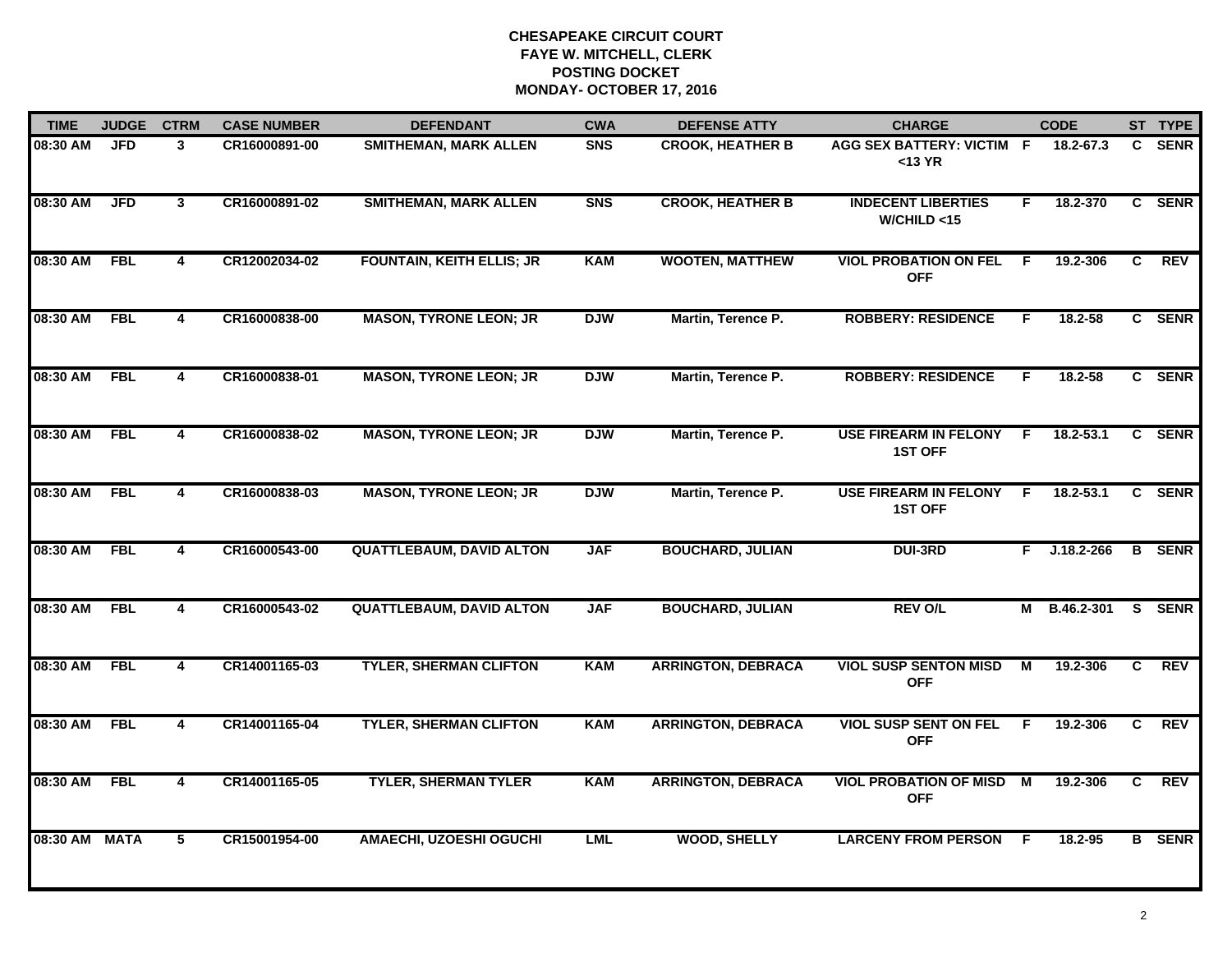| <b>TIME</b>   | <b>JUDGE</b> | <b>CTRM</b>     | <b>CASE NUMBER</b> | <b>DEFENDANT</b>                    | <b>CWA</b> | <b>DEFENSE ATTY</b>       | <b>CHARGE</b>                                 |     | <b>CODE</b> |              | ST TYPE       |
|---------------|--------------|-----------------|--------------------|-------------------------------------|------------|---------------------------|-----------------------------------------------|-----|-------------|--------------|---------------|
| 08:30 AM MATA |              | 5               | CR15001954-02      | <b>AMECHI, UZOESHI OGUCHI</b>       | <b>LML</b> | <b>WOOD, SHELLY</b>       | <b>FTA-SENTENCING</b>                         | М   | 18.2-456    |              | <b>SENR</b>   |
| 08:30 AM MATA |              | 5               | CR12002481-03      | <b>ANDERSON, MARK AARON</b>         | CLB        | <b>SPENCER, JO ANNE</b>   | <b>VIOL PROBATION ON FEL</b><br><b>OFF</b>    | -F  | 19.2-306    |              | O MOPT        |
| 08:30 AM MATA |              | 5               | CR10003323-03      | <b>HASSAN, MATIN AQUIL</b>          | <b>LML</b> | <b>WOOTEN, MATTHEW</b>    | <b>VIOL PROBATION ON FEL</b><br><b>OFF</b>    | - F | 19.2-306    | C.           | REV           |
| 08:30 AM MATA |              | 5               | CR10003323-04      | <b>HASSAN, MATIN AQUIL</b>          | <b>LML</b> | <b>WOOTEN, MATTHEW</b>    | <b>VIOL PROBATION ON FEL</b><br><b>OFF</b>    | - F | 19.2-306    | C            | <b>REV</b>    |
| 08:30 AM MATA |              | 5               | CR08001365-01      | <b>MCDONALD, PERRY LEE</b>          | <b>LML</b> | <b>DAVIS, RICHARD</b>     | <b>VIOL PROBATION ON FEL</b><br><b>OFF</b>    | -F  | 19.2-306    | C.           | <b>REV</b>    |
| 08:30 AM MATA |              | $5\overline{)}$ | CR08001673-01      | <b>MCDONALD, PERRY LEE</b>          | <b>LML</b> | <b>DAVIS, RICHARD</b>     | <b>VIOL PROBATION ON FEL</b><br><b>OFF</b>    | F.  | 19.2-306    | C.           | <b>REV</b>    |
| 08:30 AM MATA |              | 5               | CR12000766-02      | <b>RIOS, BRANDON ANTONIO</b>        | <b>LML</b> | <b>ARRINGTON, DEBRACA</b> | <b>VIOL PROBATION ON FEL</b><br><b>OFF</b>    | -F  | 19.2-306    | C.           | <b>REV</b>    |
| 08:30 AM      | <b>RDS</b>   | 6               | CR13002495-02      | <b>ADAMS, CHRISTINE OTIS</b>        | <b>PLS</b> | <b>ARRINGTON, DEBRACA</b> | VIOL: SUSP SENT ON MISD M<br><b>OFF</b>       |     | 19.2-306    | C.           | <b>REV</b>    |
| 08:30 AM      | <b>RDS</b>   | 6               | CR15000476-01      | <b>MCDONALD, RAYMOND A; JR</b>      | <b>MIF</b> | <b>DRAPER, ANTHONY</b>    | <b>VIOL PROBATION ON FEL</b><br><b>OFF</b>    | -F  | 19.2-306    | C            | <b>REV</b>    |
| 10:00 AM      | <b>JWB</b>   | $\mathbf{1}$    | CR14002517-01      | <b>HILLARD, TATIANNA NICOLE</b>     | <b>ABD</b> | Gilchrist, Kurt A         | MISD: VIOL OF PROBATION M 19.2-303.3<br>(CCA) |     |             | $\mathbf{c}$ | <b>BOND</b>   |
| 10:00 AM      | <b>JWB</b>   | $\mathbf 1$     | CR11002954-00      | <b>MCCLENNY, HORRACE LEE</b>        | <b>JAF</b> | Taylor, Matthew T.; Sr.   | POSS SCH I OR II CONT SUB F                   |     | 18.2-250    | в            | ROL           |
| 10:00 AM      | <b>JWB</b>   | $\mathbf{1}$    | CR16001726-00      | <b>SAKOWICZ, JOSEPHINE CARMELLA</b> | <b>AWW</b> | Draper, Anthony L.        | <b>GRAND LARCENY-FIREARM F</b>                |     | 18.2-95     |              | <b>B</b> TRYL |
| 10:00 AM      | <b>JWB</b>   | 1               | CR16001721-00      | <b>SAUNDERS, DONNELL LAMONT</b>     | <b>JAF</b> | <b>POULSON, MICHAEL</b>   | <b>HABITUAL OFFENDER</b>                      | F.  | B.46.2-357  | C.           | <b>PLEA</b>   |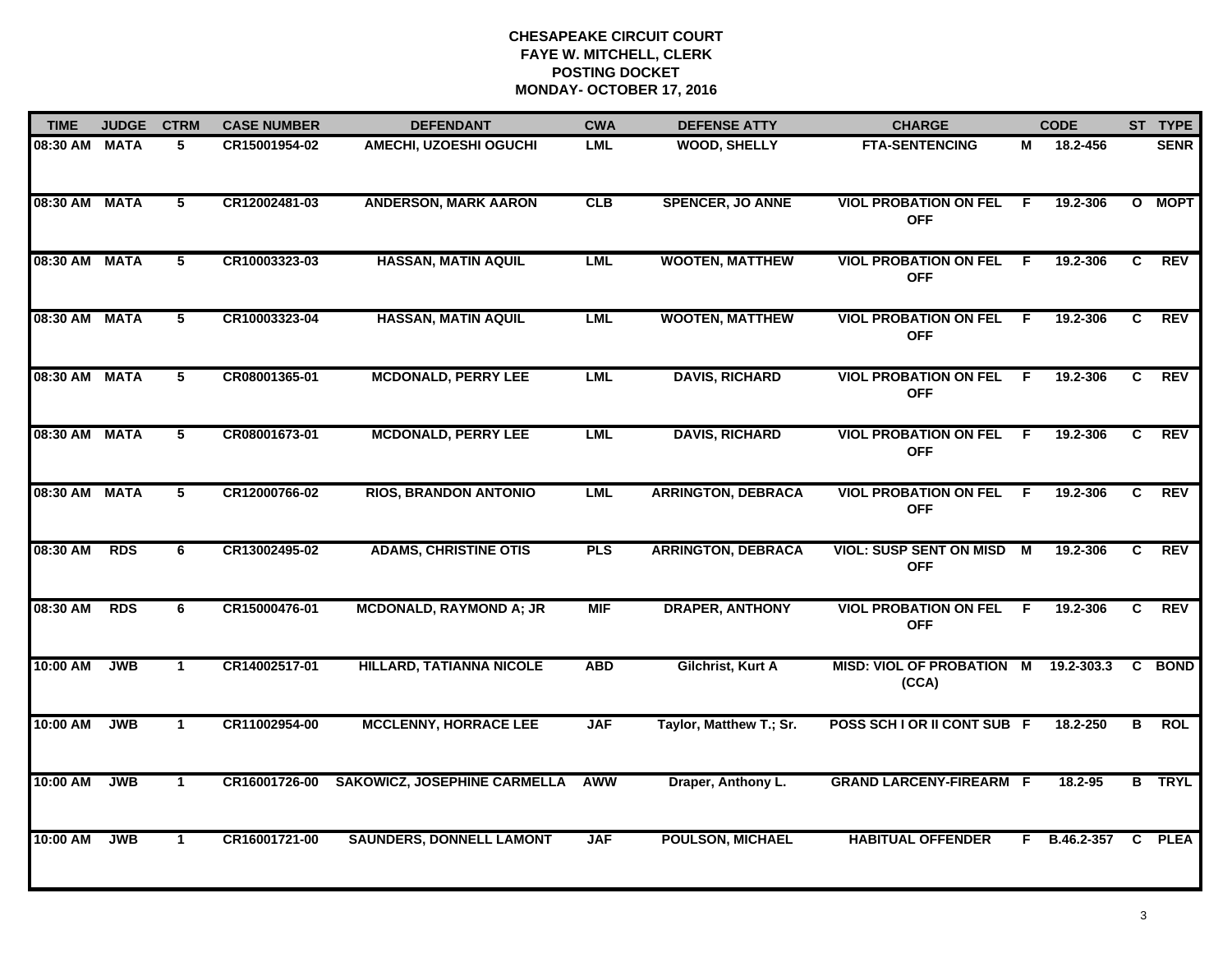| <b>TIME</b> | <b>JUDGE</b> | <b>CTRM</b>  | <b>CASE NUMBER</b> | <b>DEFENDANT</b>                | <b>CWA</b> | <b>DEFENSE ATTY</b>      | <b>CHARGE</b>                                     |    | <b>CODE</b>   |    | ST TYPE        |
|-------------|--------------|--------------|--------------------|---------------------------------|------------|--------------------------|---------------------------------------------------|----|---------------|----|----------------|
| 10:00 AM    | <b>JWB</b>   | $\mathbf{1}$ | CR16001226-00      | <b>SPELLER, MARQUIS KHIREE</b>  | <b>ABD</b> | <b>STOKES, MARK</b>      | <b>ABDUCTION BY FORCE</b>                         | F. | 18.2-47       |    | <b>B</b> TRYL  |
| 10:00 AM    | <b>JWB</b>   | $\mathbf 1$  | CR16001226-01      | <b>SPELLER, MARQUIS KHIREE</b>  | <b>ABD</b> | <b>STOKES, MARK</b>      | <b>ROBBERY</b>                                    | F. | 18.2-58       |    | <b>B</b> TRYL  |
| 10:00 AM    | <b>JWB</b>   | $\mathbf{1}$ | CR16001226-02      | <b>SPELLER, MARQUIS KHIREE</b>  | <b>ABD</b> | <b>STOKES, MARK</b>      | <b>CONSPIRE ROBBERY</b>                           | F. | 18.2-58       |    | <b>B</b> TRYL  |
| 10:00 AM    | <b>JWB</b>   | $\mathbf 1$  | CR16001226-03      | <b>SPELLER, MARQUIS KHIREE</b>  | <b>ABD</b> | <b>STOKES, MARK</b>      | <b>CONSPIRE ABDUCTION BY F</b><br><b>FORCE</b>    |    | 18.2-47       |    | <b>B</b> TRYL  |
| 10:00 AM    | <b>JWB</b>   | $\mathbf 1$  | CR16001722-00      | <b>WILLIAMS, ANTOINE RONALD</b> | <b>AWW</b> | Gilchrist, Kurt A.       | ATTEMP MALICIOUS BODILY F<br><b>INJURY</b>        |    | $18.2 - 51$   |    | C BOND         |
| 10:00 AM    | <b>FBL</b>   | 4            | CR10000649-01      | <b>JONES, ANTHONY DEVON</b>     | <b>SNS</b> |                          | <b>VIOL PROBATION ON FEL</b><br><b>OFF</b>        | -F | 19.2-306      |    | C BOND         |
| 10:00 AM    | <b>FBL</b>   | 4            | CR16000568-00      | <b>MERCADO-ROLON, HERIBERTO</b> | <b>DAM</b> | <b>MARTIN, TERENCE P</b> | <b>ASSAULT: MALIC; VICTIM</b><br><b>INJURED</b>   | F. | $18.2 - 51.2$ | C  | <b>TRYL</b>    |
| 10:00 AM    | <b>FBL</b>   | 4            | CR16000568-01      | <b>MERCADO-ROLON, HERIBERTO</b> | <b>DAM</b> | <b>MARTIN, TERENCE P</b> | <b>ABDUCT BY</b><br><b>FORCE/INTIMIDATION</b>     | F. | $18.2 - 47$   |    | C TRYL         |
| 10:00 AM    | <b>FBL</b>   | 4            | CR16000568-02      | <b>MERCADO-ROLON, HERIBERTO</b> | <b>DAM</b> | <b>MARTIN, TERENCE P</b> | <b>PROT ORDER: A&amp;B,</b><br><b>SERIOUS INJ</b> | F. | 16.1-253.2    |    | C TRYL         |
| 10:00 AM    | <b>FBL</b>   | 4            | CR16001399-00      | <b>STEPHENS, JERRY WAYNE</b>    | <b>ASA</b> | <b>HOLDER, W JOSHUA</b>  | <b>POSSESS FENTANYL</b>                           | F  | 18.2-250      | C. | $\mathbf{C}$   |
| 10:00 AM    | <b>FBL</b>   | 4            | CR16001399-01      | <b>STEPHENS, JERRY WAYNE</b>    | <b>ASA</b> | <b>HOLDER, W JOSHUA</b>  | <b>POSSESS COCAINE</b>                            | F. | 18.2-250      | C  | $\overline{c}$ |
|             |              |              |                    |                                 |            |                          |                                                   |    |               |    |                |